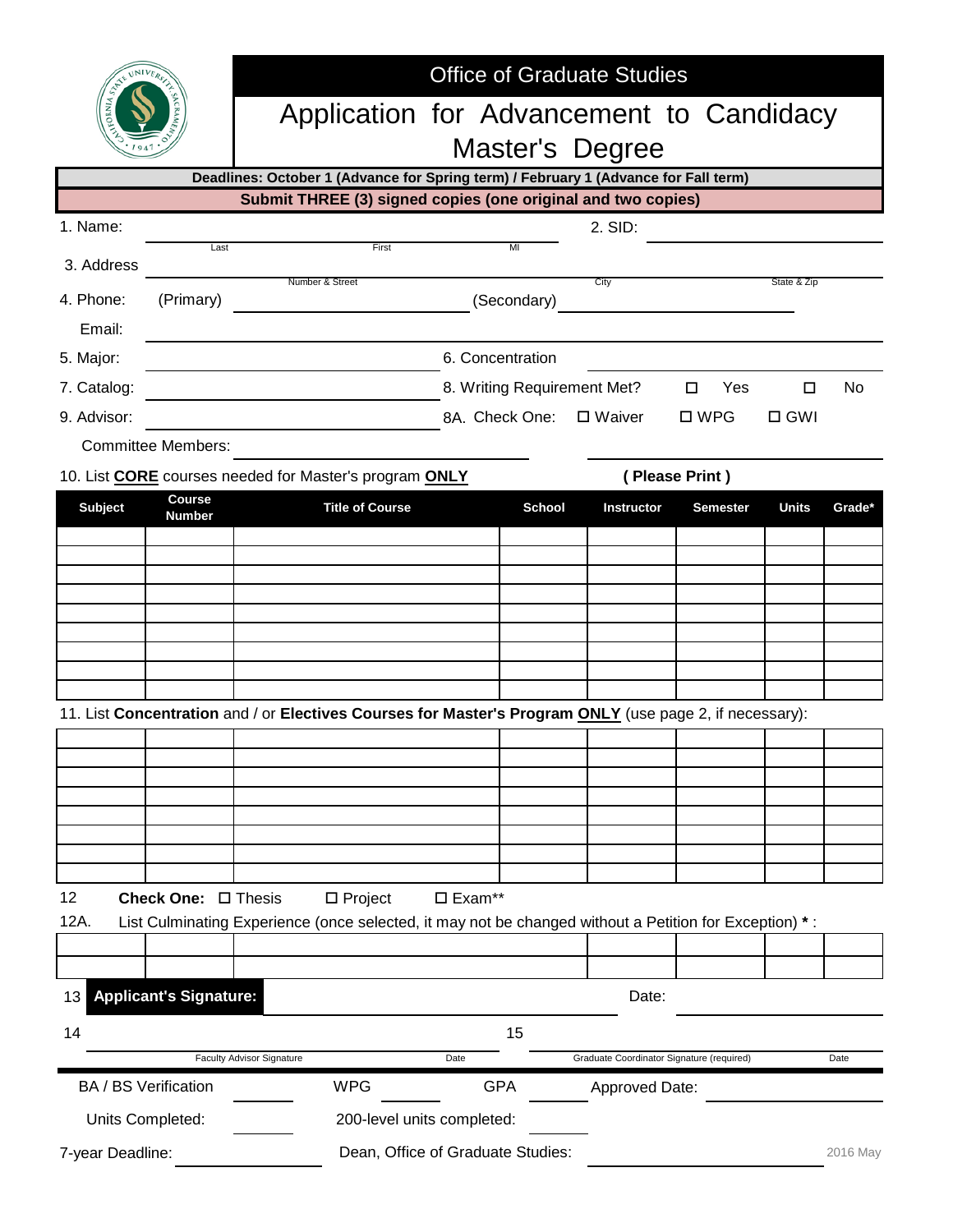| Application for Advancement to Candidacy for Master's Degree     |                         |                     |            |                 |              |        |  |  |  |  |  |  |
|------------------------------------------------------------------|-------------------------|---------------------|------------|-----------------|--------------|--------|--|--|--|--|--|--|
| Continue #11 - List courses for concentration and / or electives |                         |                     |            |                 |              |        |  |  |  |  |  |  |
| Subject                                                          | Course<br><b>Number</b> | <b>Course Title</b> | Instructor | <b>Semester</b> | <b>Units</b> | Grade* |  |  |  |  |  |  |
|                                                                  |                         |                     |            |                 |              |        |  |  |  |  |  |  |
|                                                                  |                         |                     |            |                 |              |        |  |  |  |  |  |  |
|                                                                  |                         |                     |            |                 |              |        |  |  |  |  |  |  |
|                                                                  |                         |                     |            |                 |              |        |  |  |  |  |  |  |
|                                                                  |                         |                     |            |                 |              |        |  |  |  |  |  |  |
|                                                                  |                         |                     |            |                 |              |        |  |  |  |  |  |  |
|                                                                  |                         |                     |            |                 |              |        |  |  |  |  |  |  |
|                                                                  |                         |                     |            |                 |              |        |  |  |  |  |  |  |
|                                                                  |                         |                     |            |                 |              |        |  |  |  |  |  |  |
|                                                                  |                         |                     |            |                 |              |        |  |  |  |  |  |  |
|                                                                  |                         |                     |            |                 |              |        |  |  |  |  |  |  |
|                                                                  |                         |                     |            |                 |              |        |  |  |  |  |  |  |
|                                                                  |                         |                     |            |                 |              |        |  |  |  |  |  |  |
|                                                                  |                         |                     |            |                 |              |        |  |  |  |  |  |  |
|                                                                  |                         |                     |            |                 |              |        |  |  |  |  |  |  |
|                                                                  |                         |                     |            |                 |              |        |  |  |  |  |  |  |
|                                                                  |                         |                     |            |                 |              |        |  |  |  |  |  |  |
|                                                                  |                         |                     |            |                 |              |        |  |  |  |  |  |  |
|                                                                  |                         |                     |            |                 |              |        |  |  |  |  |  |  |
|                                                                  |                         |                     |            |                 |              |        |  |  |  |  |  |  |
|                                                                  |                         |                     |            |                 |              |        |  |  |  |  |  |  |
|                                                                  |                         |                     |            |                 |              |        |  |  |  |  |  |  |
|                                                                  |                         |                     |            |                 |              |        |  |  |  |  |  |  |
|                                                                  |                         |                     |            |                 |              |        |  |  |  |  |  |  |
|                                                                  |                         |                     |            |                 |              |        |  |  |  |  |  |  |
|                                                                  |                         |                     |            |                 |              |        |  |  |  |  |  |  |
|                                                                  |                         |                     |            |                 |              |        |  |  |  |  |  |  |
|                                                                  |                         |                     |            |                 |              |        |  |  |  |  |  |  |
| *Leave grade blank if course is in progress.                     |                         |                     |            |                 |              |        |  |  |  |  |  |  |